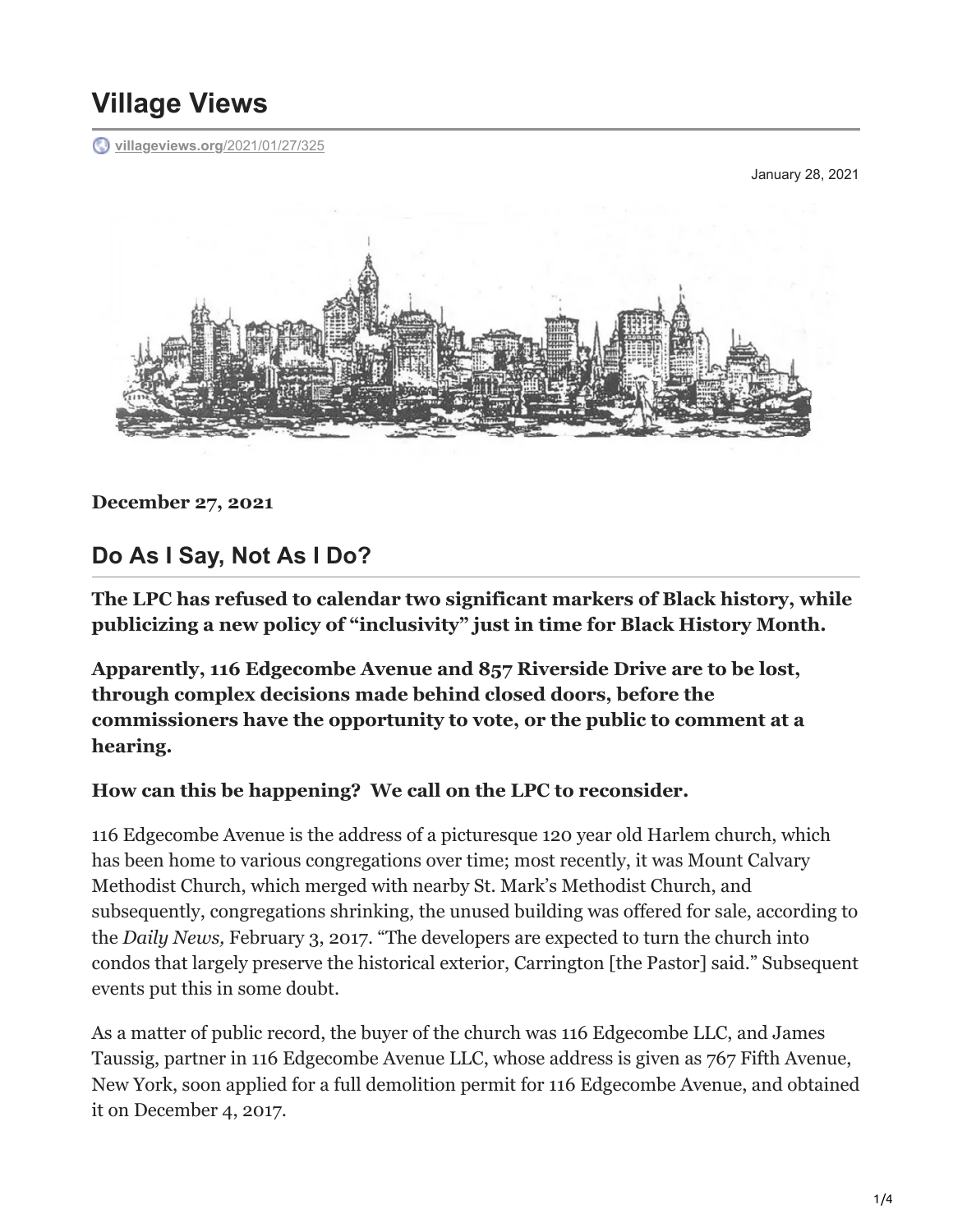Our ubiquitous helpmate, Google identifies Mr. Taussig as the real estate specialist at GF Capital Management, a private equity company for which Google shows two addresses, one of which is 767 Fifth Avenue, (otherwise known as the General Motors Building.)

To judge from the smiling photographs on its website, GF Capital Management (whose offerings seem to be attuned to the needs of high- net-worth individuals) would be unlikely to qualify as a Minority or Woman Owned Business. They offer a wide range of investment opportunities in sports, entertainment and fashion as well as three in real estate. Seemingly a boutique firm, they are not listed among New York's top ten private equity companies.

Obviously now, the handsome church would have no future as an individual landmark. The LPC can no longer prevent demolition once a demolition permit has been issued, making the site effectively a vacant lot. However, that is not the end of the story. The picture has been clouded by a posting from an entity called Invictus, undated and unsigned, which announces that the church has been sold to an unidentified party for "conversion". As of January 24th, the most recent deed recorded on Automated City Register (ACRIS) for 116 Edgecombe is the one dated 2017 and subject to the demolition permit.

Perhaps following the lead of the State and National Register of Historic Places, the LPC has been looking at a Dorrance Brooks Square Historic District. It has consulted the community, distributed a potential boundary, and obtained community support. The map shown to the community, like the State and National Historic District, included 116 Edgecombe Avenue, a key architectural feature and anchor of the district. Yet at the last moment, the site has been cut out from the local district proposal, before the commissioners' vote to calendar for a public hearing.

No new building permits have yet appeared on the DOB website, and there has been speculation that existing zoning (R7-2) could be limiting the site's marketability at the highest price levels. "The height factor regulations for R7 districts encourage lower apartment buildings," according to a city zoning guide. So the future appears to be in flux and potentially unclear.

Nevertheless, it seems unfortunate that just as it is ushering in Black History Month by publicizing its newfound concern for inclusivity, the LPC has nevertheless simultaneously (though privately) refused to consider designation of not only one, but two significant markers of Black history, for which elected officials, the public at large and the local communities are demanding protection.

It has been be argued that since this church can be demolished it need not be included in the Dorrance Brooks Square Historic District, but this is specious. The church has not yet been demolished, but if it is, something will replace it. If the site were included in the historic district, the LPC would regulate the new construction.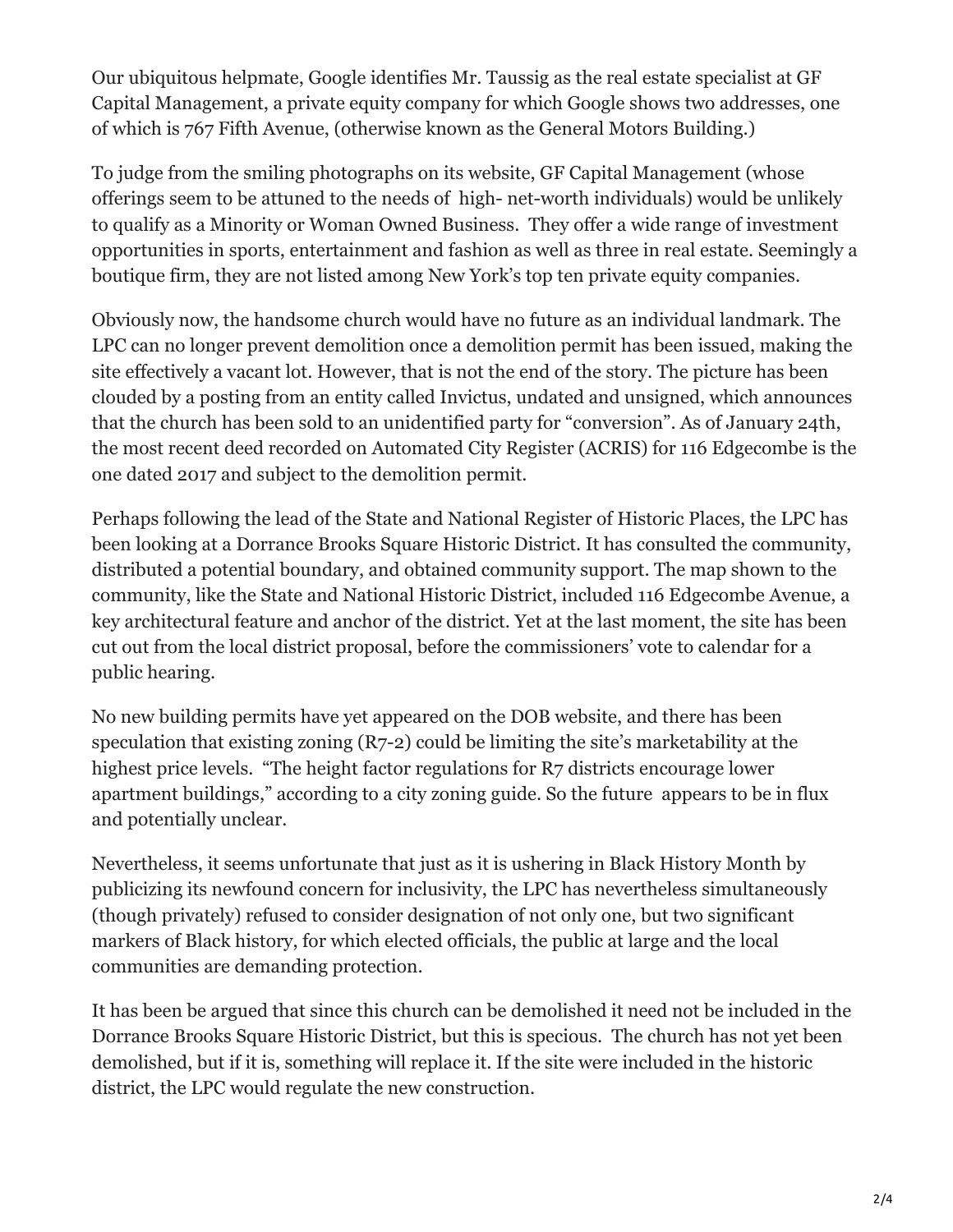There have of course been rumors that the church is "not really" going to be demolished "after all," so we should not "worry." Without dignifying that undocumented contention with further discussion, let us move on to the LPC's second recent refusal to protect an endangered building in Harlem.

It is profoundly discouraging to see cynical speculators bent on the destruction of scarce historic resources even characterized as "developers." It is worse when protection of the public interest is denied by a government body, based on a rationale that has no basis in law.

The Landmarks Law specifically protects properties with a "special character or a special historical **or** aesthetic interest" (our emphasis). Even if the architecture is damaged, significant history alone can be the reason for designation, avoiding an "irreplaceable loss to the people of the city." (§25-301a)

In an action now questioned by the *New York Times*, the *Daily News* and the *New York Post*, the LPC Research Department has refused to consider 857 Riverside Drive for landmark designation. The department opines that the building is too much altered.

 The Society for the Architecture of the City recalls contesting that same flawed rationale before. Oddly enough, it was also invoked to avoid protecting another marker of Black history, 227 Duffield Street. We were told, way back in 2006, that the building was too much altered to be considered. The rationale was that it had "lost its integrity." There was a quiet intervention at a different level of government, and the house was not taken by eminent domain. Years passed, the owner who had fought to protect it in 2006 died of old age. A new generation of advocates arose. In July of 2020 the Research Department must have discovered that the house had not lost its integrity after all, because it was calendared and heard for individual landmark designation, with widespread support, including that of the Attorney General of New York State, Letitia James. Reportedly, the reconsideration was generated by an inquiry from First Lady Charlene McCrae. Perhaps now 227 Duffield Street will be designated with fanfare during Black History Month?

Like 227 Duffield Street, 857 Riverside Drive has indeed been much altered architecturally, its small wooden porch and cupola dismantled, its front covered with siding. Its original appearance is fully documented in a lovely photograph by Berenice Abbott, recently reproduced in the *New York Times,* as part of an extended study by John Freeman Gill*.* Abbott had been chosen to record the distinguished old buildings of New York City by the WPA Federal Art Project during the Depression, leading to her celebrated photographic study, *Changing New York*. There was no Landmarks Commission then. Exterior restoration of 857 would be feasible, the photograph provides documentation, reconstruction of its wooden decorative elements would not be technically difficult or particularly costly, nor is removing fake siding unusual or problematic. Similar projects in historic districts are routinely approved at staff level by the LPC. Research in support of designation has been submitted by historians Matthew Spady and Joseph Armodio.